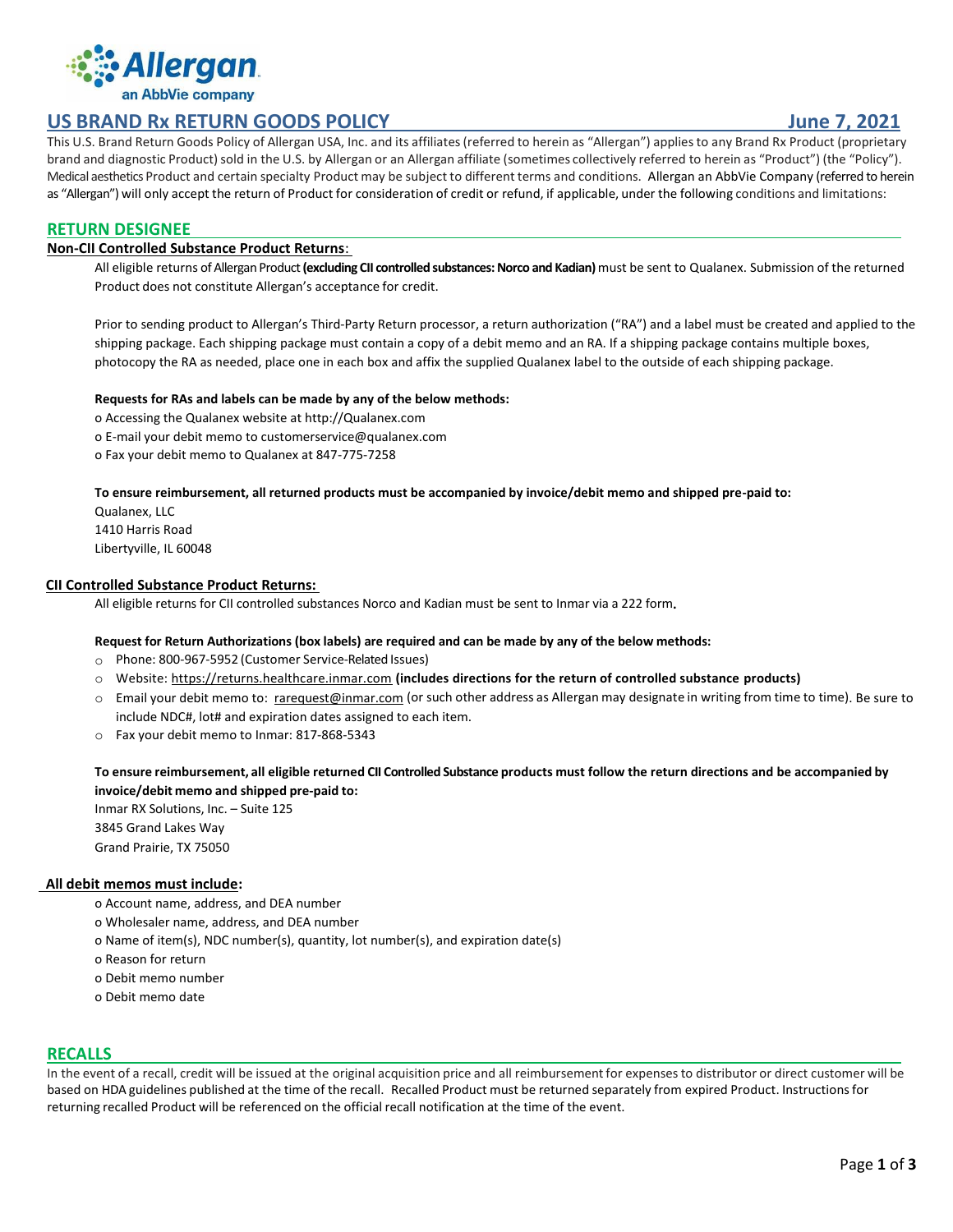

# **TERMS OF RETURN POLICY**

- − All Product, whether purchased direct from Allergan or indirect through a wholesaler, must be returned directly to Qualanex. It is the shipper's responsibility to securely package all returned Product to prevent breakage during transit. Product must be returned prepaid with tracking capabilities in the event a package is lost in transit. Controlled substances are to be packaged separately from other returns.
- − Product purchased indirect and returned to wholesalers or distributors will not be eligible for return credit or refund.
- − Allergan reservesthe sole right to determine whether items qualify for return, credit, or refund. Returned quantities will be audited by Qualanex, and final credit will be based on Qualanex' s count. By returning Products, you authorize Allergan and its designee as your agent to destroy, without payment or other recourse, any returned Product.
- − Allergan will only consider for credit or refund Product that is purchased from authorized trading partners or through an agent authorized by Allergan to sell Allergan Product. Product that has been purchased from sources outside of the United States or through unauthorized agents will not be considered for credit or refund.
- − Credits and refunds will be issued as follows:
	- o **Direct Customer** (Customers who purchase direct from Allergan) A credit memo will be issued at the wholesale acquisition cost ("WAC") in effect at the time the last unit of the Product was sold for that specific lot number.
	- o **Indirect Customer** (Customers who buy through a wholesaler) A refund in the form of a credit or check will be issued at the lowest contract price within the previous three years or, where no discount is in effect for the Product, at the WAC in effect at the time the last unit of the Product was sold for that specific lot number.
	- o **Pass Through Customer** (Customers who buy through a wholesaler, with the wholesaler deducting on their behalf) A credit memo will be issued at the WAC in effect at the time the last unit of the Product was sold for that specific lot number.
- − Any and all credits provided pursuant to this Policy are only valid if redeemed within one year of issuance.
- − Unauthorized deductionsfor returned merchandise will not be accepted.
- − Allergan reservesthe right to require proof-of-purchaseof any item returned for credit or refund.
- Sales Representatives are not authorized to accept merchandise or to approve the return of merchandise.

## **RETURNABLE ITEMS/REIMBURSEMENT**

A return will be accepted for credit or refund only if it constitutes Authorized Product or Expired Product, defined as follows:

A return will be considered Authorized Product if it meets all of the following requirements:

- − An incorrect/damaged shipment of RX Product, or a Product complaint related to a shipment, which has been identified by the customer and reported to and authorized by Allergan Customer Relations at 800-678-1605 within three (3) business days of Product receipt.
- − A shipment of a concealed damaged Product must be reported within thirty (30) business days of Product receipt.
- − An incorrect/damaged shipment of a Controlled Substance Product that has been identified by the customer and reported to and authorized by Allergan Customer Relations at 800-678-1605 within one (1) business day of Product receipt.

A return will be considered Expired Product if it meets all of the following requirements:

- − Returned in the original labeled package.
- − Package size, lot number and expiration date (last day of the month stated) are legible.
- − Product is returned no more than six (6) months prior or twelve (12) months after the expiration date.

#### Allergan will credit *partial returns* as follows except where applicable or state law requires:

- − Tablets/Capsules will be determined based on the exact count returned.
- − Solutions will be determined based on the numbers of full vialsremaining within the pack.

#### **NON-RETURNABLE ITEMS**

Allergan will not accept for credit or refund Product which:

- Does not meet the Authorized Product or Expired Product requirements
- − Is unlabeled, partially labeled or lot & expiration date are not legible
- Has been purchased at liquidation, sacrifice, fire or bankruptcy sales
- Was short-dated and purchased at a special price
- − Was handled and stored contrary to applicable prescribing information
- Was involved in a salvage, flood or earthquake
- Is deteriorated or damaged due to conditions beyond the control of the manufacturer, such as improper storage, heat, cold, water, smoke, fire etc.
- − Was sold on a non-returnable basis
- − Is overstock items